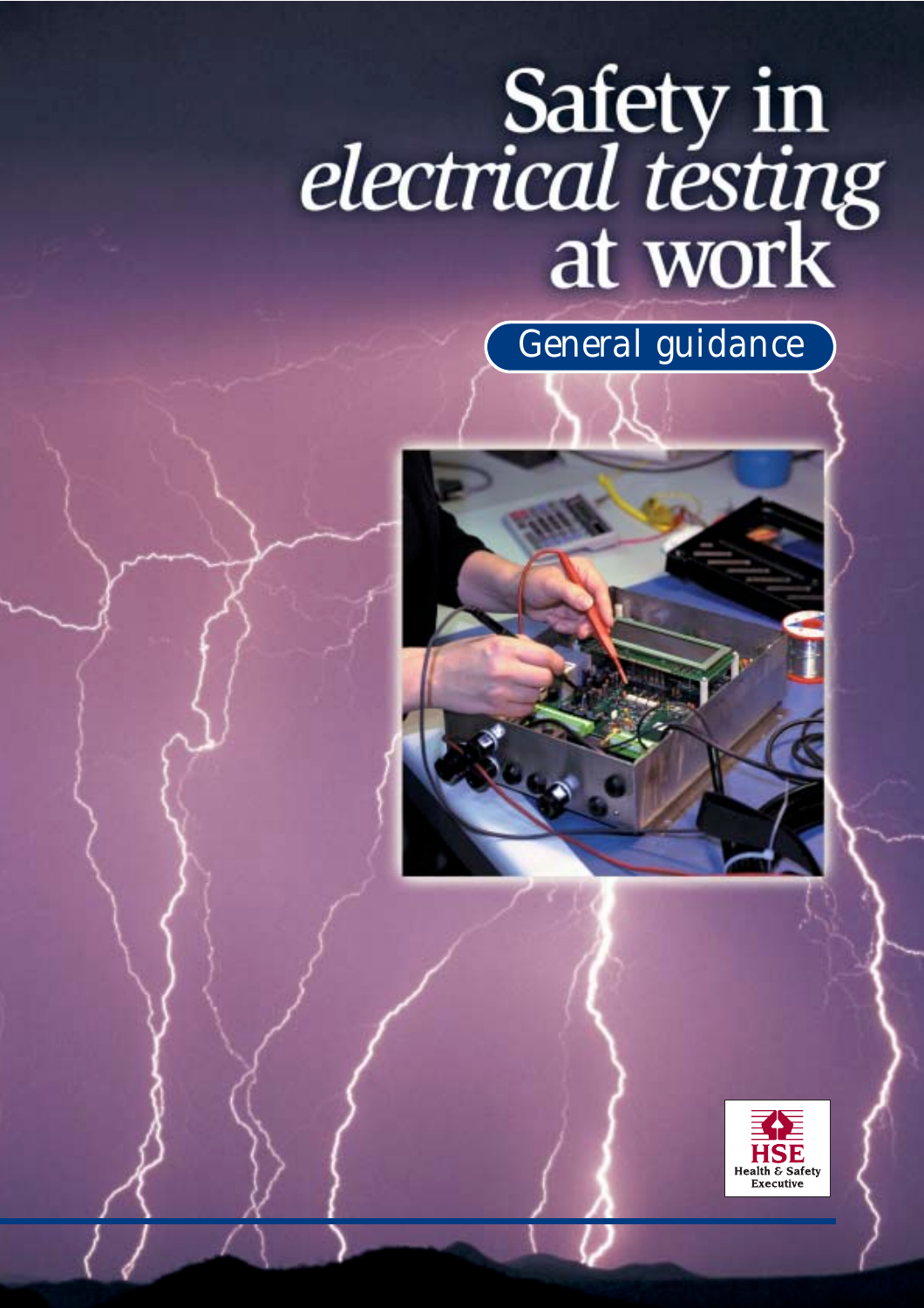

# What is this guidance about?

This booklet provides basic guidance on safe electrical testing and is intended for anyone who runs or manages a workplace where electrical testing is carried out, and for those people doing the actual testing. It is complemented by information sheets which give more detailed information about specific types of testing. $1-4$ 

Electrical testing may be carried out for a number of reasons, for example:

- (a) quality assurance tests on electrical components;
- (b) diagnostic testing;
- (c) fault-finding on electrical plant;
- (d) routine safety checks.

The guidance contains recommendations to help you prevent or reduce electrical danger. Some of the main ways in which this can be done include:

- (a) following safe systems of work, for example:
	- (i) taking precautions to prevent people who are not doing the testing coming into contact with exposed live parts;
	- (ii) taking precautions to prevent the testers coming into accidental contact with exposed live parts;

(iii)protecting and insulating both the

equipment being worked on and the testing equipment.

(b) using test equipment that is suitable for the job;

(c) making sure that people doing the work are suitably trained and experienced so that they understand safe working practices and the equipment on which they will be working.

# What types of testing are covered?

This guidance covers electrical testing in situations (mostly low voltage, ie not exceeding 1000 V ac or 1500 V dc) where equipment like domestic appliances is being tested. Most of this equipment will be used on mains supply voltages of 230 V ac single phase and 400 V ac three phase. However, there could be internally derived voltages which are much higher and in some cases above the low voltage limits.

Some of the test voltages applied to equipment during testing may be above the low voltage limits. These voltages are not considered dangerous if the maximum output current available from the test instrument is reliably limited to no more 5 mA (traditionally 5 mA ac has been used, but since May 2001<sup>5</sup> new equipment should be limited to 3 mA ac).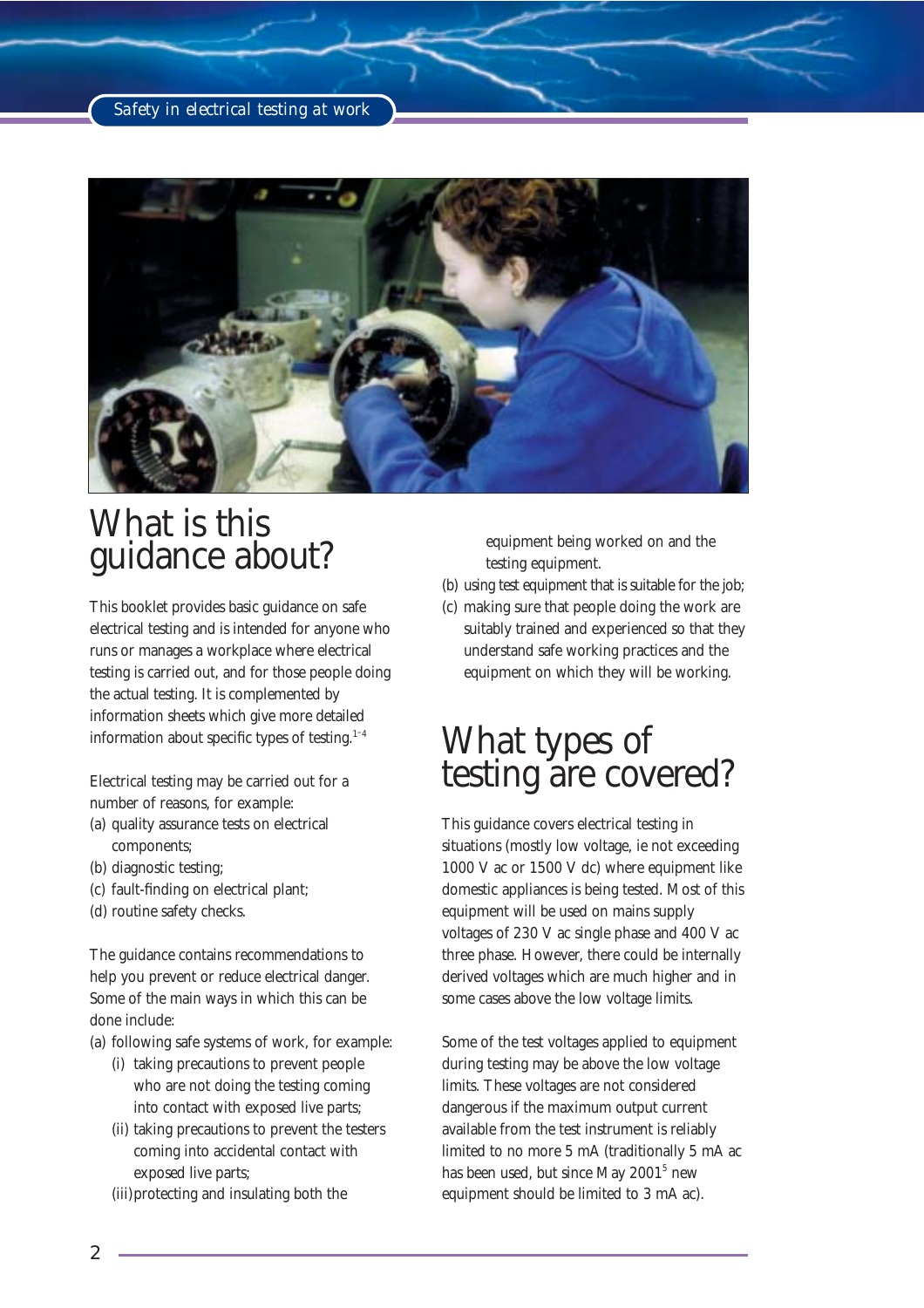# What is the risk of injury?

Injury can occur when live electrical parts are exposed and can be touched, or when metalwork which is meant to be earthed becomes live at a dangerous voltage. The likelihood of touching live parts is increased during electrical testing and fault-finding, when conductors at dangerous voltages are often exposed. This risk can be minimised if testing is done while the equipment is isolated from any dangerous source of supply, although this cannot always be done, and care must also be taken to prevent contact with any hazardous internally produced voltages.

The most dangerous injuries are those caused by electric shock. This is because the effects of a shock are largely unpredictable and can easily lead to a fatal injury. However, there is also a risk of burn injuries resulting from arcing when conductors are accidentally short-circuited. A secondary risk can be the harm caused by a person reacting to an electrical injury, for example by falling or being traumatised by the experience.

Electric shocks occur when contact with a live conductor causes sufficient current to pass through the body to cause an injury. As a rough guide, voltages exceeding 50 V ac or 120 V ripple free dc should be considered hazardous in a dry, unconfined, non-conductive location. These voltage values must be reduced if the location is wet, confined or conductive, so where there is an adverse environment, those in charge of the work and those doing the work should be aware of the probable increase in injury risk.

In some equipment, for example microwave ovens, high voltages of several thousand volts are used and there is a very high risk of fatal injury if the exposed conductors are touched at these voltages. Injury may also be caused by currents as low as 5 mA or by stored charges.

Suitable precautions must be taken to prevent contact with stored charges in excess of 350 mJ.

If the skin is pricked or cut at the point of contact, the shock current (and hence the seriousness of the injury) will be higher. Healthy skin may also become damaged at the time of contact either by the burning effect of the current or by penetration from sharp-ended conductors.

## Carrying out a risk assessment

As well as the level of voltage, charge or current and the nature of the environment, there are a number of other factors that need to be considered when you are assessing the risk of injury arising from electrical testing work. A risk assessment should be carried out before testing begins, to help you identify the precautions you need to take.

Some questions to ask when carrying out the risk assessment are:

- (a) Can the work be done with the equipment dead or energised at a safe voltage or current?
- (b) Is it absolutely necessary for someone to be working on or near to equipment that is live at dangerous voltages or current levels?
- (c) What is the maximum voltage on conductors that will be exposed during the work activity?
- (d) Are the testers competent? Are they adequately trained and knowledgeable to do the particular work and ensure that others are not put at risk?
- (e) If testers are not considered fully competent, are they adequately supervised?
- (f) What physical safeguards should be applied to the equipment under test to prevent injury, eg the use of temporary or permanent screens?
- (g) Is the test instrumentation of safe design? Has it been properly maintained?
- (h) Is it necessary to set up a permanent test area separate from the rest of the workplace,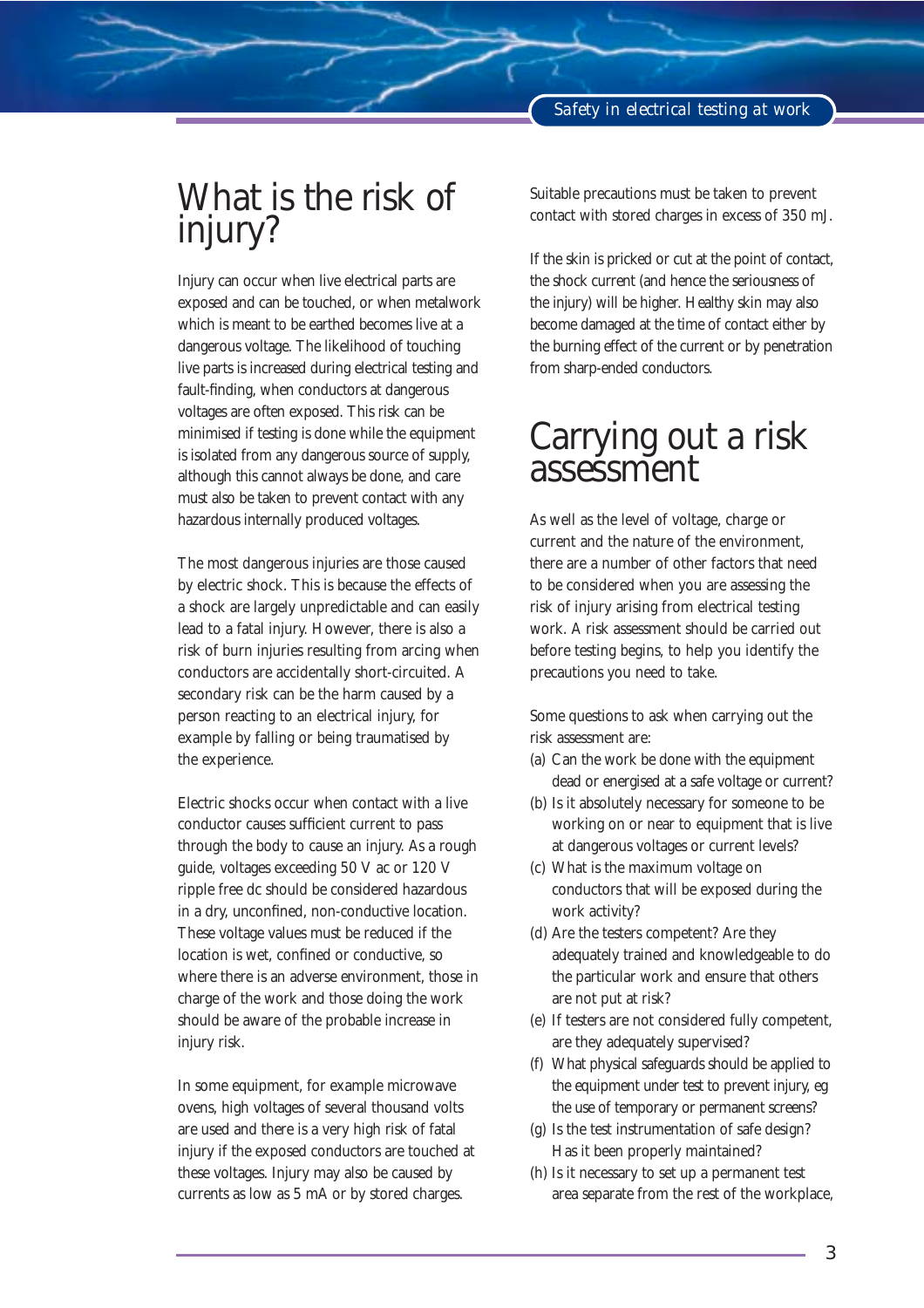where equipment can be taken for testing? Is it necessary to set up a temporary test area around the equipment?

- (i) Are the testers able to supervise the working area sufficiently and at all times to prevent danger to others?
- (j) Where testing is part of an 'after sales service' how much must be done at customers' premises? If testing is being done in a customer's home, what special precautions are required to protect the tester and others?
- (k) To what extent should the testers be supervised or accompanied?
- (l) If the testers design, manufacture or use any special test equipment, does it meet BS EN 61010-1?6
- (m) How big is the unit under test and how much space is required around it to undertake the testing in a safe and unconfined manner?
- (n) Are all the other workshop employees competent to avoid danger if there is a need for them to approach the equipment? If not, how can you make sure that they do not do so?
- (o) Will the equipment be left unattended while live, for example while being 'soak tested'?
- (p) Does the workbench or separate area require a warning, eg a light, to show that testing is in progress?
- (q) Is there a need for additional emergency switching devices for use by other employees to reduce the degree of injury to testers? Can residual current devices (RCDs) be used to provide supplementary protection? (NB: This guidance and the complementary information sheets $1-4$  refer to RCDs or 30 mA RCDs. See the section relating to residual current devices on page 9 for a fuller explanation.)
- (r) Is it possible to reduce the number of available paths to earth to reduce the likelihood of a phase-to-earth shock, eg by the use of barriers, screens and insulating mats?
- (s) Is it possible to use unreferenced supplies, eg isolating transformers/batteries to reduce the likelihood of a phase-to-earth shock?

# Managing electrical testing

You must provide a safe working environment and establish a safe system of work for your employees. The results of your risk assessment will help to identify the steps you need to take to do this. Employees must co-operate and take reasonable care for their own and other people's safety while they are at work. The following advice needs to be considered for all activities involving testing.

#### *Personnel*

All personnel must:

- (a) understand that the risk of electric shock injury will still remain during the testing process, even with the use of earth-free test areas and/or isolating transformers and/or RCDs;
- (b) fully understand the scenarios in which these electric shock injury risks can arise in the particular workplace(s);
- (c) be given adequate first-aid training, including cardiac pulmonary resuscitation (CPR) skills.

#### *Permanent test areas*

These areas must:

- (a) be under the control of a responsible person;
- (b) be in an area set apart by barriers to prevent entry;
- (c) have suitable warnings provided at the entrance;
- (d) be accessible during testing only to authorised staff or people working under their direct supervision;
- (e) have suitable warning lights indicating that testing is in progress and other warning lights to indicate when it is safe to enter the area (duplicate red and green lights are often used);
- (f) have emergency-stop push buttons or equally effective means to cut all test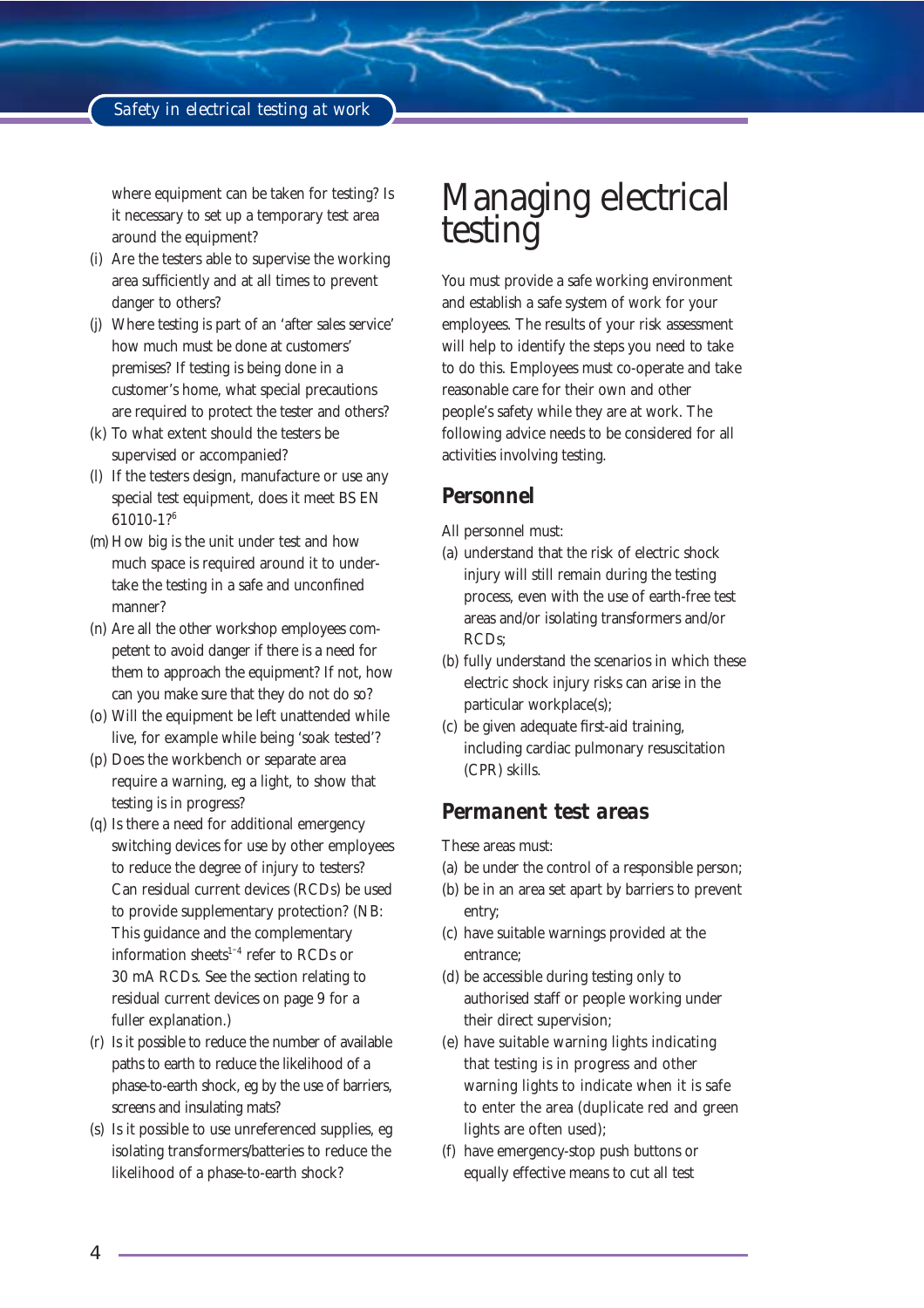#### *Safety in electrical testing at work*

supplies in the event of emergency. These emergency controls should be prominently identified. (NB: The emergency controls should not remove supplies to the general lighting in the area.)

- (g) display an electric shock poster, eg *Electric shock: First-aid procedures*, 7 at prominent locations, showing emergency arrangements, especially telephone numbers;
- (h) have good housekeeping arrangements, including adequate clear working space.

#### *Temporary test areas*

In some situations it may not be practicable or desirable to remove equipment to a permanent test area, eg because the equipment is too large for the test bay or is located at the customer's premises. If live testing needs to be carried out, a temporary test area should be set up around the equipment. When setting up a temporary test area, all the precautions listed above for permanent test areas should be taken, unless it is not practicable to do so, in which case an assessment needs to be made of what precautions are needed to reduce that risk to as low a level as possible.

Remember that simple 'Go/No go' plug-in testers will in general only provide a polarity check and an indication that an earth may be present, but not its effectiveness.

#### *Earth-free areas:*

Make a test area as earth free as possible, in conjunction with the use of isolated supplies. To achieve this, take the following precautions:

- (a) use a test bench made of insulating material with shrouded legs and framework to prevent the possibility of contact with earth while testing;
- (b) remove all pipes, radiators, structural steelwork, metal conduits, earthed electrical appliances, metallic socket outlets etc from within reach of the test bench, or permanently shroud them with insulating material to prevent contact;



- (c) where soldering irons and task lighting are needed, they should be extra low voltage, supplied from an isolating transformer complying with BS  $61558<sup>8</sup>$  to prevent the need for earthed metal at the test area;
- (d) if a television or radio aerial socket is needed at the test area, this should be of isolated construction complying with BS  $415$ ;<sup>9</sup>
- (e) insulating rubber matting complying with BS  $921^{10}$  should be provided on the floor. kept clean and dry, and regularly tested, and should be large enough for the test operative to remain on it whether standing or seated during testing (NB: Chair legs may damage the matting.);
- (f) if electrostatic discharge wrist straps are provided, these must incorporate a suitable resistance (say 1 Megohm or more). The use of a wrist strap which directly connects the wearer to earth is not permissible. For further advice see BS IEC 61340-5-1: 1998.<sup>11</sup>

#### *Supplies to equipment under test*

Each item of equipment under test should be provided with its own test supply. These supplies should be from designated sockets or terminals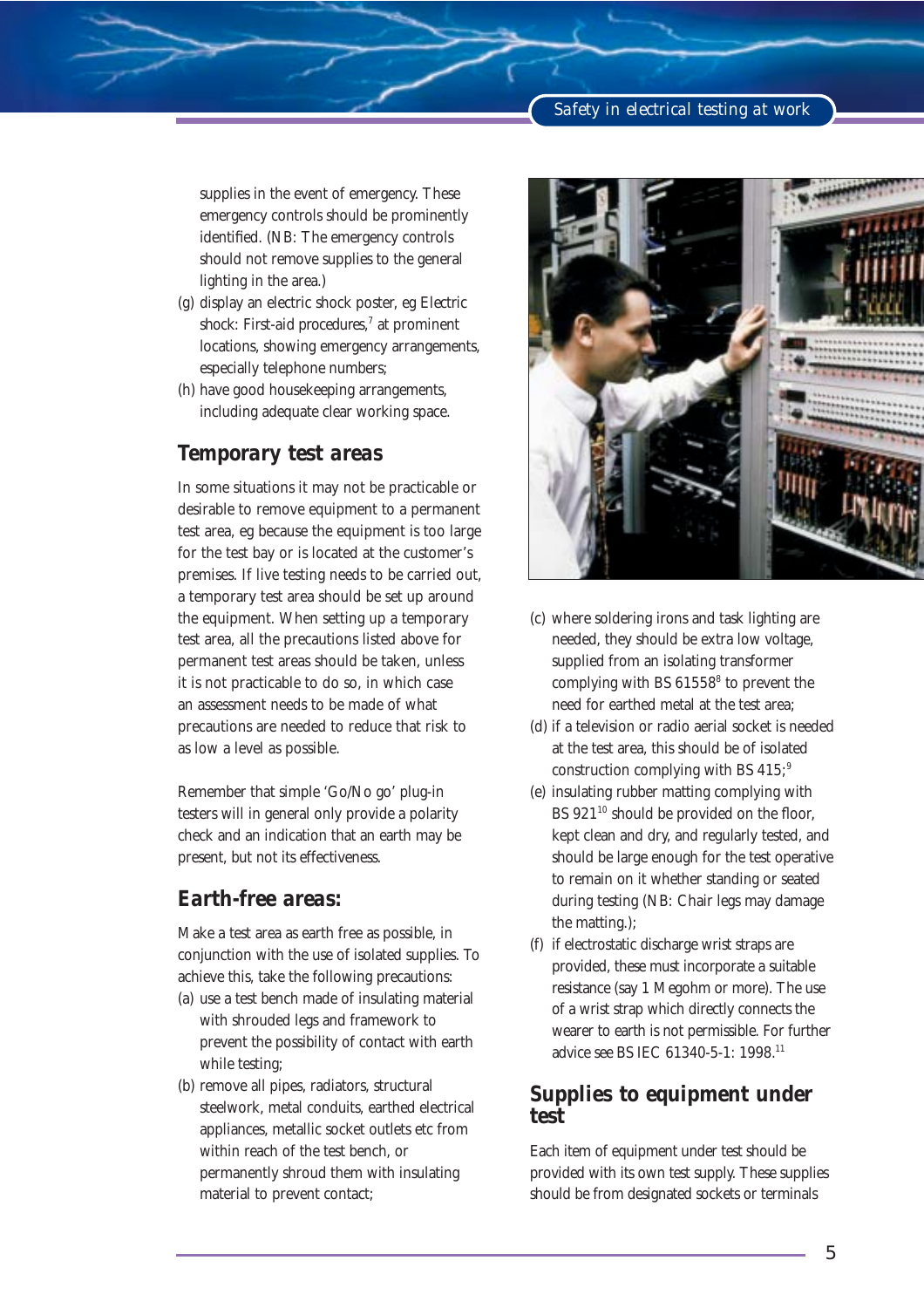provided with covers interlocked with the supply isolator. The supplies should have suitable system protection against overload and overcurrent in the event of faults, eg fuses. Note that:

- (a) where an isolating transformer is used for the supply to the equipment under test this should comply with BS 61558<sup>8</sup> and a separate transformer should be used at every test bench. If this is not reasonably practicable, the same isolating transformer may be used for supplies to alternate benches, provided the risk of referencing this supply to earth at any bench is properly controlled and the transformer does not then have an unacceptably high leakage current;
- (b) the supply from the isolating transformer should be provided from a single socket outlet and clearly marked 'only for use for making live equipment under test'. No fixed wiring should be connected to the earth terminal of the outlet socket. The face plate of the socket should be made of insulating material. There must be no unnecessarily exposed live parts on equipment under test;
- (c) in certain circumstances Class I equipment under test must be effectively earthed unless supplied via an isolating transformer. This will bring with it an increased risk of electric shock which may be minimised by the use of other precautions.
- (d) when the equipment under test is Class I, any pre-existing earth fault must be detected and corrected before making the equipment live. In the case of the supply from an isolating transformer, failure to do this will mean that there may be a hazardous shock risk in the event of a simultaneous contact between the enclosure of the equipment and one or both poles of the isolated test supply;
- (e) the integrity of the circuit protective conductor (earth) of all portable/transportable Class I equipment must be re-tested after all test-bench work has been completed, to ensure that no earth faults are present before the equipment is used again on a normal mains supply.

#### *Risk assessment – test equipment and electricity supplies*

All measures used to control risk of electric shock should follow the hierarchy given below: (a) first and foremost, control as many of the

- risks as possible by hardware methods;
- (b) secondly, control all other foreseeable risks by the use of safe systems of work. These must be made known to and fully understood by all staff involved, regularly monitored, and recorded in written form (for reference and to permit refinement or amendment as and when needed); and
- (c) finally, use of competent staff who must possess the necessary level of technical knowledge and experience (or be supervised by a competent person) to prevent risk of injury.

If the hardware precautions resulting from the risk assessment include the provision of isolating transformers for the source of supply to mainspowered test equipment, then such provision should normally be made and the isolation transformer should be separate from the equipment under test. An instrument shelf should be provided for that equipment.

Some of the risks associated with the use of test equipment can be reduced, but not eliminated by placing all test equipment on an insulated shelf immediately above the test bench. This will reduce the chance of simultaneous contact between the test equipment and the equipment under test.

When the hardware precautions resulting from the risk assessment do not include the provision of isolated supplies to the mains-powered test equipment, all supplies to test equipment should be protected by 30 mA RCDs. NB: For supplies in excess of 16 A to equipment under test or where the equipment under test has a high leakage current it may not be practicable to use an RCD because of nuisance tripping. For further advice see Section 607 BS 7671.<sup>12</sup>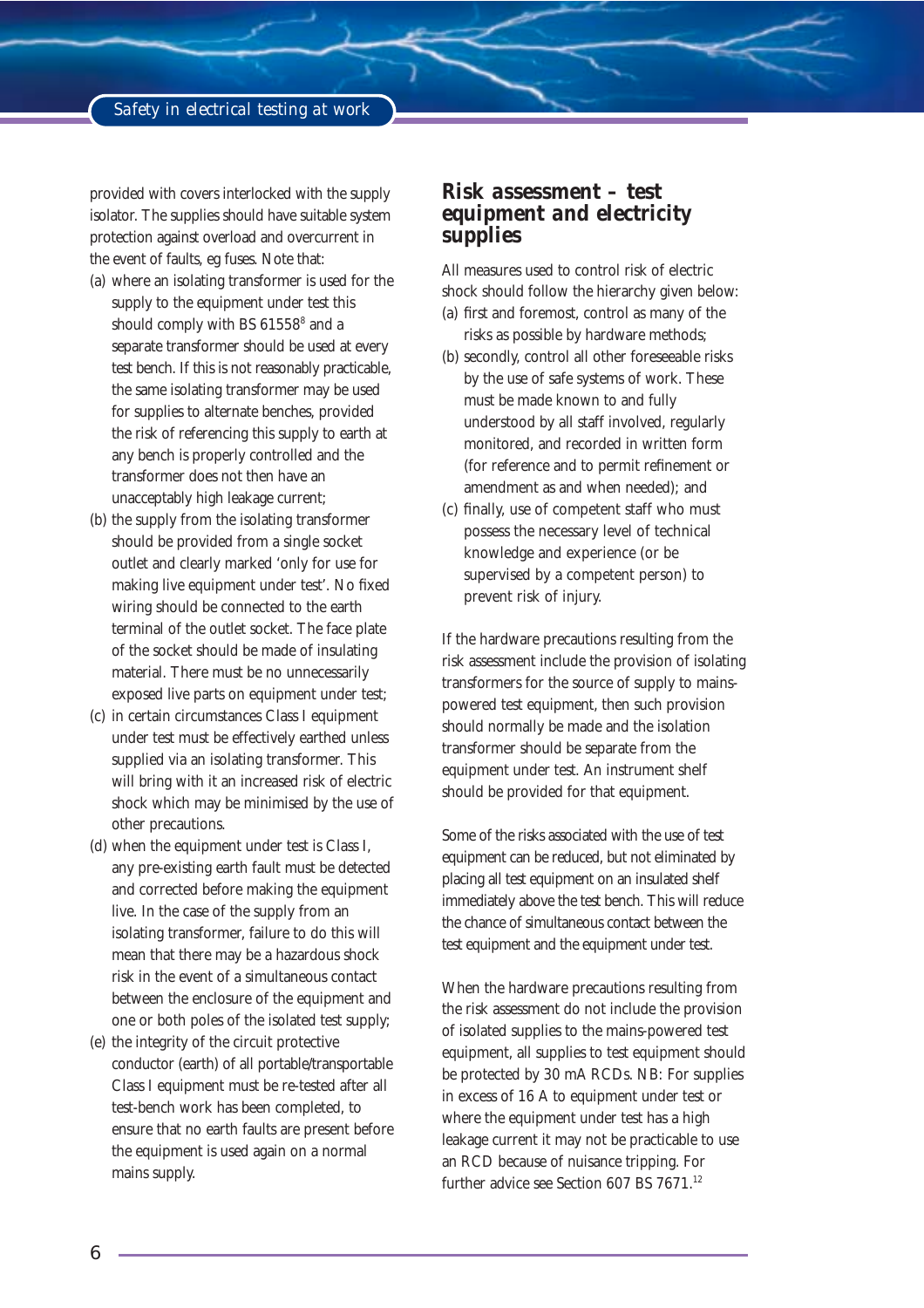

## Setting up safe test areas

It is important to make sure that anyone not involved with electrical testing work is kept free from risk. This can be done by confining testing work to a designated test area. In some workshops, it might be possible to set up a permanent workbench and test area, to which only the testers have access. Otherwise, unauthorised people should be prevented from approaching the equipment under test by physical barriers or other demarcation methods which form part of the test area boundary.

A test area can be:

- (a) a designated room built as a test area with special protection features and fitted with secure doors (possibly interlocked, depending upon the degree of risk) to prevent unauthorised access;
- (b) an area set aside in a workshop with some form of permanent barrier as a demarcation;
- (c) a work bench which might be designed as a test bench or be used for repairs and testing;
- (d) a designated work position within, or at the end of, a production line;
- (e) a temporary area set up around equipment

using purpose-built barriers as demarcation;

(f) an area around fixed equipment, such as switchgear, or control gear, where skilled people are carrying out repairs, fault-finding or testing during maintenance work.

In workshops where all employees have been adequately trained and instructed in safety practices and all unauthorised personnel are effectively excluded, local demarcation of the workbench or work area where testing is done may not be necessary. All employees need to be aware that those who are carrying out testing should not be distracted by the interference of others who are not involved with the test in progress.

## Protecting the people doing the testing

The measures that are used to protect the people doing the testing need to be effective to prevent them coming into accidental contact with dangerous exposed conductors. This might be either a single-hand contact with a source of energy which has one of its supply conductors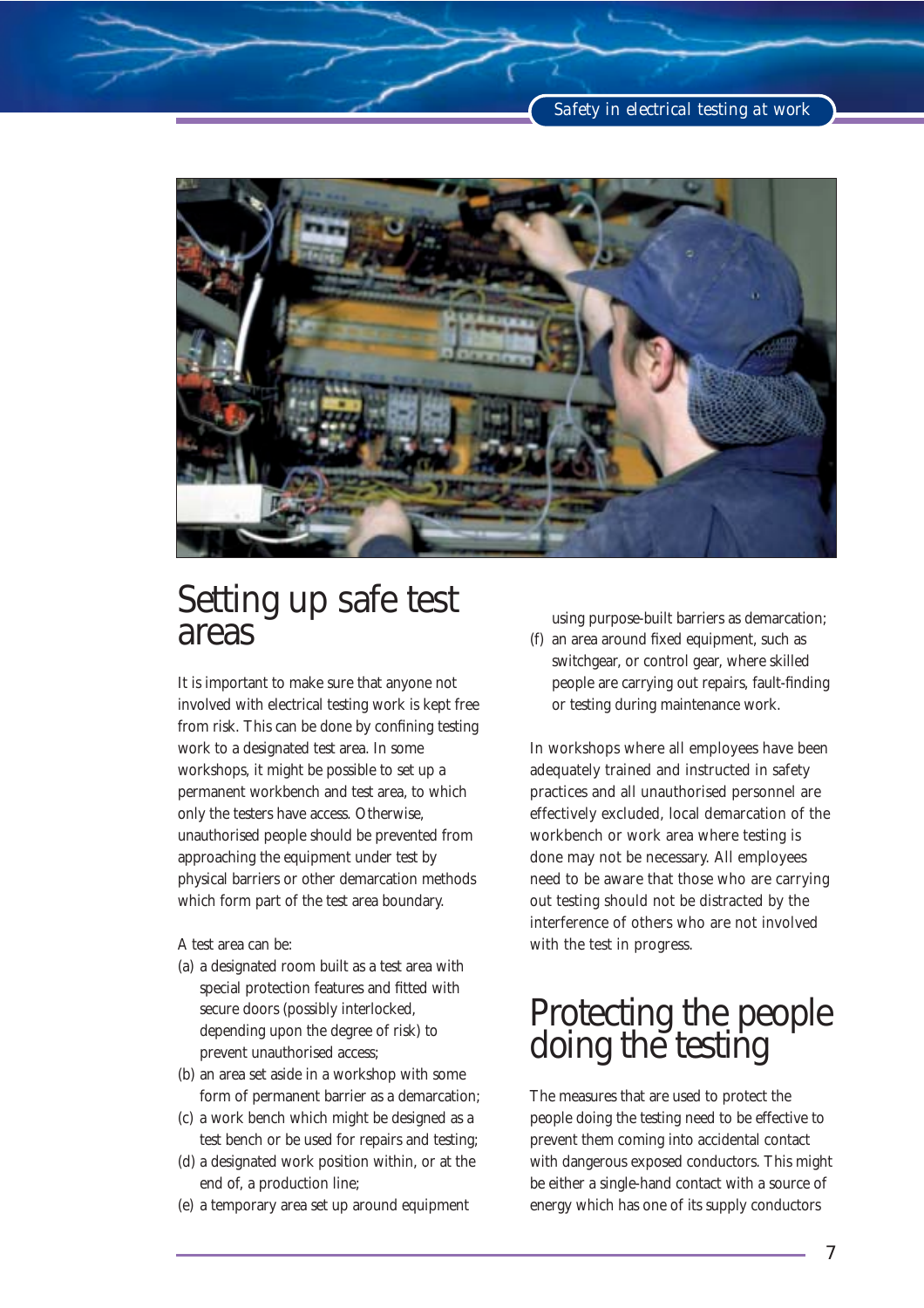connected to earth, or another area of conducting surface.

Class I equipment is in this category because the mains at source are earth referenced; so is electronic equipment where a large metal surface (or chassis) is connected to the source. There is also a risk of injury from sources of supply which are not earth referenced and where accidental simultaneous contact with both poles of the supply is possible.

Methods of reducing the risk of a shock from simultaneous contact with conductors include:

- (a) testing at reduced, non-hazardous voltages and currents;
- (b) using interlocked test enclosures in which the unit under test is contained;
- (c) using temporary insulation;
- (d) replacing covers which need not be removed for the purposes of the test, for example once supply connections have been made;
- (e) creating an area which is as earth free as practicable;
- (f) using isolating transformers connected to the mains supply;
- (g) using 30 mA RCDs.

The following sections provide more detail about each of these protective measures.

#### *Safe voltages and currents*

It may be possible to test the equipment by energising it with non-hazardous voltages and current levels. This should always be considered as the first option before deciding to use dangerous voltages and current levels.

#### *Interlocked enclosures*

These can vary in size from a small benchmounted box with an interlocked hinged lid to a large enclosure (large enough for people to enter) equipped with access gates which are secured by interlocks. It is important to ensure that the safety performance of the interlocking system is comparable with that of a switching



device used for isolation purposes. The use of a trapped key (key exchange) system interlocked with the access and the isolator can assist. In general, interlocking using the control system alone is not acceptable; the power supply should be isolated by the interlock system.

In certain circumstances there may be the potential for a stored charge to occur, eg from the use of capacitors. In these circumstances the supply to the equipment under test should be earthed, preferably automatically, before entry is made. If it is not possible to earth the equipment automatically, it should be manually earthed by the use of a suitably insulated earthing tool. Where automatic earthing is used, it is essential to use, in addition, a manual earthing device before making contact with any parts that have previously been made live.

Where large enclosures are used, you must make sure that people cannot be inside the enclosure while there is danger from the equipment being tested.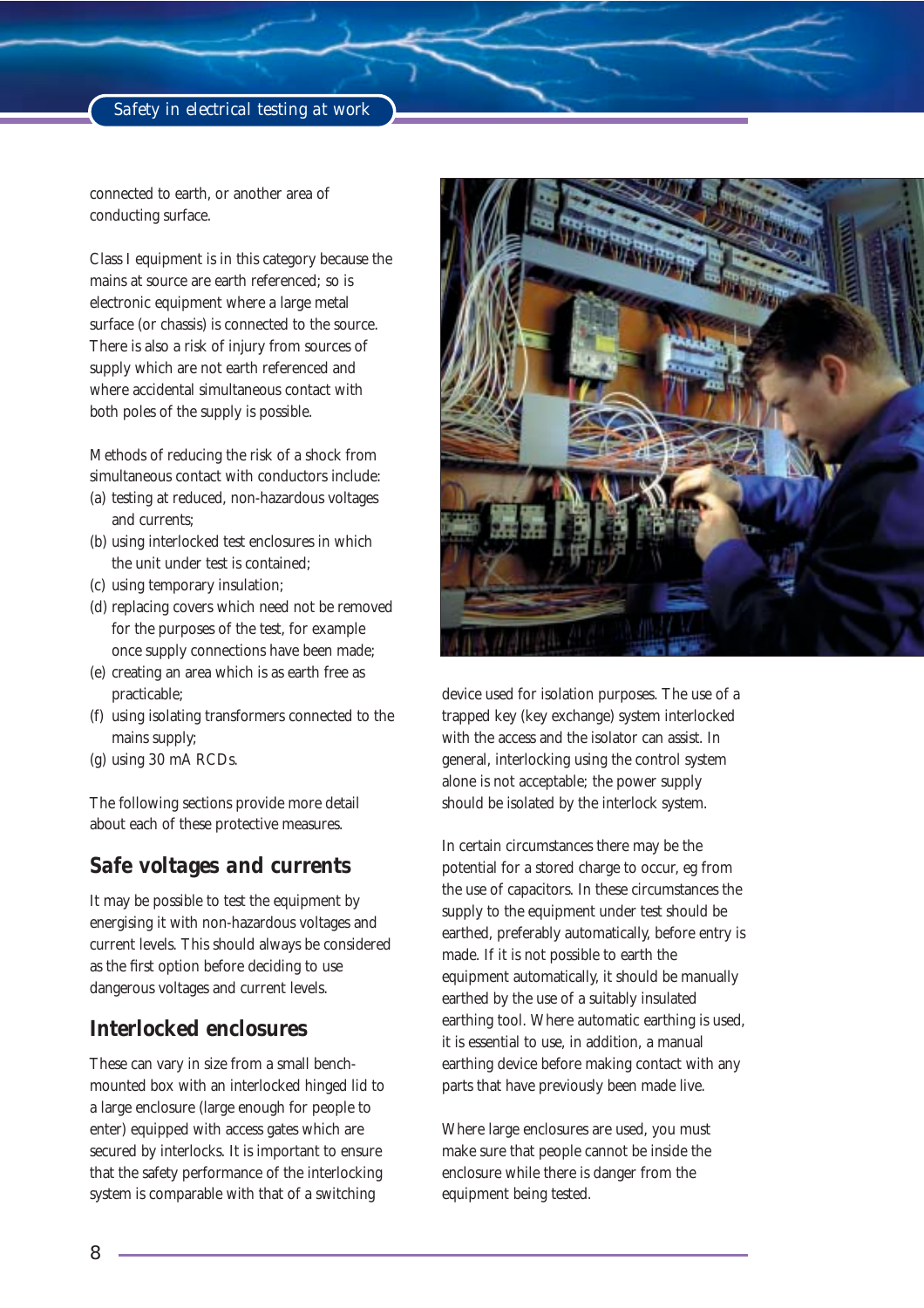#### *Temporary insulation*

Where there is risk from simultaneous contact with hazardous conductors, do not assume that employees will be able to avoid accidental contact. Consider using temporary insulation which may be in the form of purpose-made screens or insulating sheets or shrouding (rigid or flexible). However, there may be a practical limit on the use of screens when testing compact electronic assemblies.

#### *Earth-free areas*

It is difficult to achieve a true earth-free area, since there is a need to ensure that floors and walls will not conduct current which can give rise to shock injury. Suitable insulating materials, including mats, are therefore needed to construct an earth-free area. These parts will then have to be tested at regular intervals to demonstrate that their insulation properties are being maintained.

An area which is as earth free as practicable can be more easily created, but a thorough risk assessment needs to be done to ensure that the testers will not make accidental contact with any earthed conductors. Items such as heating and water pipes and radiators should be enclosed, or the test area should be situated to prevent simultaneous contact by the tester with the item under test and the earthed item. Earthfree areas should have the minimum of exposure of conductive parts. A 30 mA RCD could be used as supplementary protection. Earth-free areas are often used in conjunction with isolating transformers.

Where it is not possible to make an area earth free because it is necessary for the test equipment and/or the equipment under test to be earthed, it is still possible to reduce the extent of the accessible earthed metalwork.

#### *Isolating transformers*

Isolating transformers connected in the test supply will prevent the risk of electric shock if a person touches a single live conductor of the isolated supply while in contact with an earthed conductor.

It should be clearly understood, however, that an isolating transformer cannot prevent an electric shock if someone makes contact simultaneously with both conductors of the supply on the secondary side of the transformer, unless the output voltage is below 50 V ac (120 V dc) in dry conditions and 16 V ac (35 V dc) in wet conditions.<sup>13</sup>

The integrity of the isolation from earth should be tested regularly, or earth fault monitoring devices should be installed, to ensure that dangerous earth faults are detected.

#### *Residual current devices (RCDs)*

These are supplementary protection devices which do not prevent an electric shock, but are able to limit the duration of some shocks by being able to cause rapid disconnection of the electricity supply in the event of a relatively low current flowing to earth, such as may occur during an electric shock. They are, therefore, able to provide a much higher level of protection against the risk of a severe electric shock than could be provided from an unprotected source.

An RCD required to minimise the risk of personal injury should have a rated tripping current of no more than 30 mA and should not have an adjustable time delay. Although the 30 mA versions are often used, those with lower rated tripping currents (typically, 10 mA or below) are readily available and may be used to provide additional protection where nuisance tripping is not a problem.

Where personal safety depends in part upon the operation of an RCD, the RCD must be tested using the built-in test facility at appropriate intervals (eg portable RCDs before each use, fixed RCDs weekly). In addition, all RCDs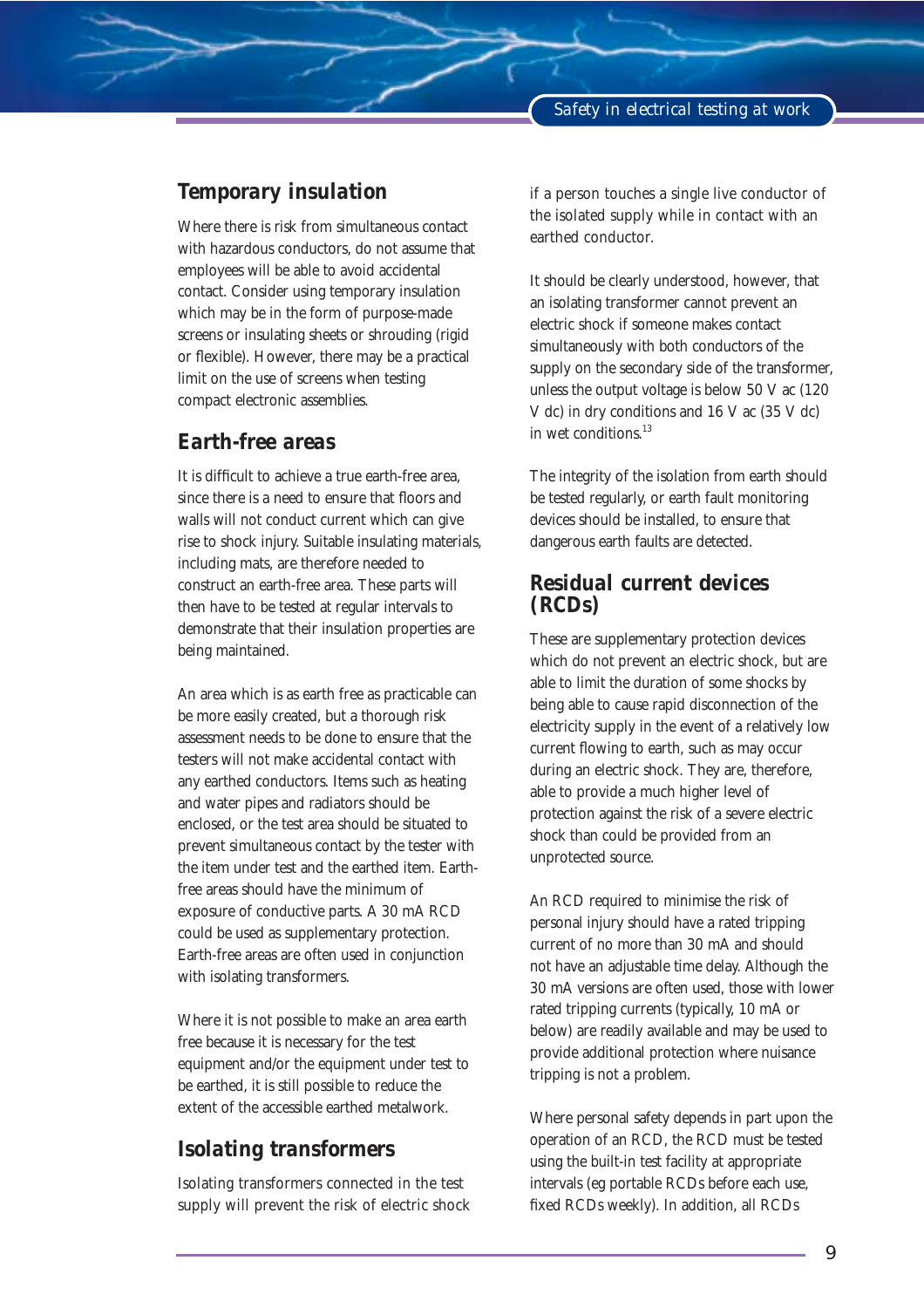

should be tested at least annually using an RCD tester which will check the tripping current and the speed of operation.

# Test equipment

Where possible, test equipment should be of a proprietary design. In this case the manufacturer should have taken account of its safety performance during use. Where applicable, test equipment should be manufactured to BS EN 61010.6

Purpose-built test equipment must be designed and constructed to the same standards of safety as proprietary equipment. Where equipment is mains powered, it must be safe to use as a piece of electrical equipment in its own right. In addition, the arrangements for connecting it to the equipment under test must be safe.

Insulation test instruments can generate high voltages at their output and some have an option to limit the output current to a safe level. The generally accepted safe limited current is 5 mA (traditionally 5 mA ac has been used, but since May 2001 new equipment should be

limited to 3 mA ac<sup>5</sup>). If accidental contact with the output conductors occurs, the risk of injury will be minimised if these current levels are not exceeded. If higher current levels are necessary, special precautions need to be put in place to prevent injury. These include using test probes fitted with control switches, or using interlocked enclosures to prevent access to the dangerous parts, and restricting the testing work to authorised people. The majority of insulation testing can be done within the safe current limits specified above.

The connecting leads of test equipment must be of a design that provides adequate protection from electric shock. The only exception to this is when test lead connections are inside an interlocked enclosure and are connected to and disconnected from the equipment under test, while the source of supply is isolated and measures taken to ensure that any stored energy is dissipated. In this case, the connecting lead conductors become an extension of the conductors being tested and so present the same risk of injury.

#### *Test instruments*

The following paragraphs apply mainly to oscilloscopes but can sometimes apply to other instruments, eg signal generators.

Hazardous voltages may arise on the enclosures of Class I (earthed) oscilloscopes, or, in some cases, on certain types of double-insulated, Class II oscilloscopes. The hazardous voltages may arise from the voltages being measured on the equipment under test, or in some cases, from the breakdown of the insulation of the oscilloscope itself. The measurement problems arise because most oscilloscopes have the 'signal common' terminals connected to the oscilloscope's chassis and hence its enclosure and connectors. In a Class I oscilloscope these parts are connected to the supply protective conductor. This means that all measurements must be made to earth which limits the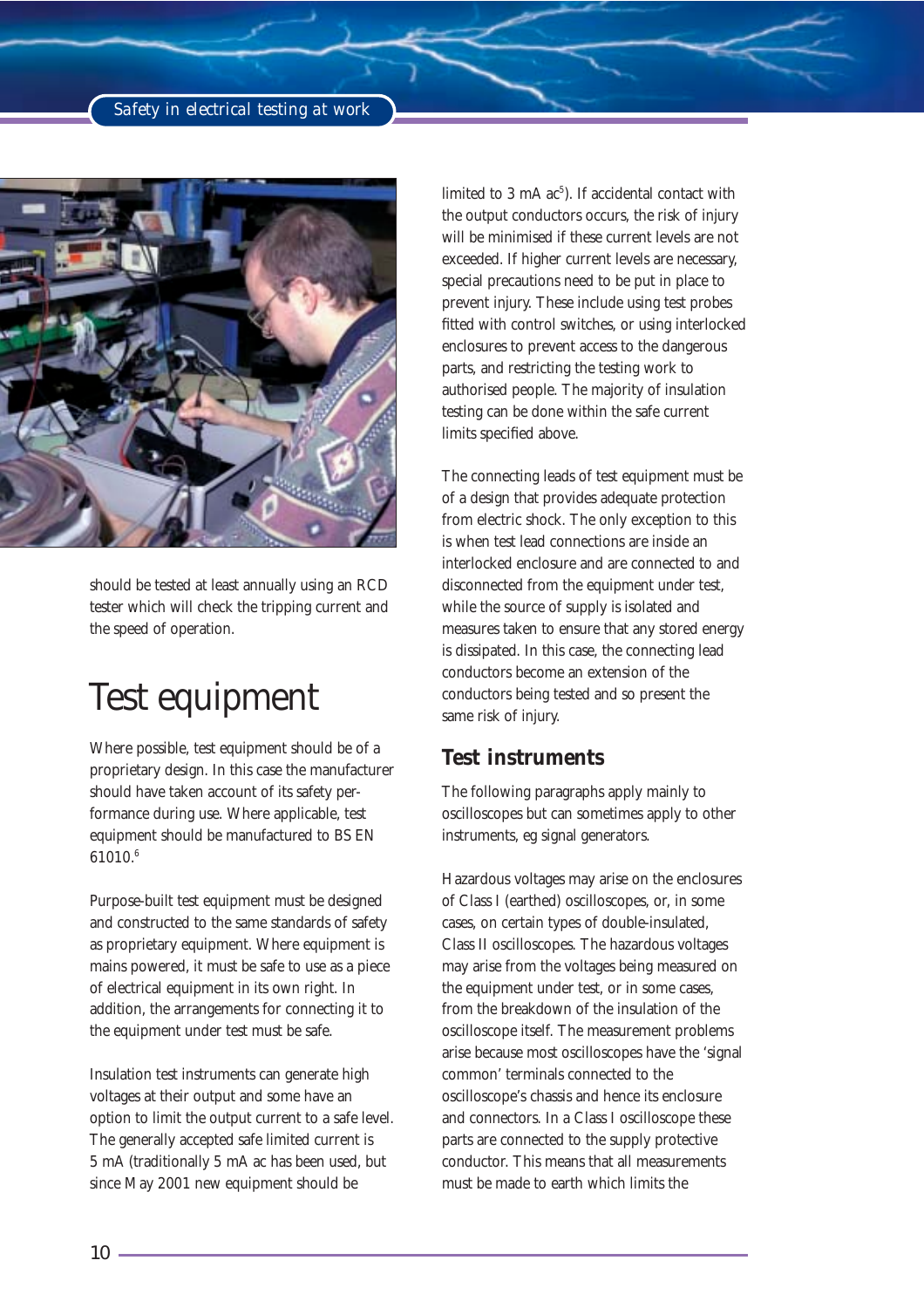measurements that can be made by the oscilloscope. A technique has been developed to 'float' the oscilloscope (ie remove the connection to the supply protective conductor) which then allows the oscilloscope's enclosure to float above earth potential (which could be at high voltages for some types of measurement) with obvious possible shock risks. Operation of an oscilloscope with the protective conductor removed means that it is no longer protected against internal insulation breakdown. Another disadvantage with this situation is that it will then be necessary to attempt to create an earthfree area. Such use also defeats the equipment manufacturer's primary protection concept for Class I protection and should be discouraged.

A number of methods have been developed to allow floating measurements to be made more safely. One method is to supply the oscilloscope via an isolation transformer, so removing the earth reference in the supply and allowing floating measurements. The advantage of this method was that an earth-free area is not required but the disadvantage is that the oscilloscope is not protected against internal insulation breakdown to the chassis. (The oscilloscope's internal insulation could be over-stressed if high-voltage measurements are being taken.)

A second method is to use a proprietary isolation monitor (sometimes called a line isolation monitor or an earth (ground) isolation monitor) in the supply to the oscilloscope. This allows the oscilloscope to operate with its protective conductor disconnected but the monitor continuously checks the voltage between the oscilloscope's enclosure and the supply earth. If the oscilloscope's enclosure reaches a hazardous voltage, the monitor removes the mains supply to the oscilloscope and usually reconnects the supply protective conductor. A typical operational setting for a monitor would be about 30 volts RMS. The oscilloscope would still be protected against internal insulation breakdown.

The disadvantage is that it can only be used to measure low-level signals because the oscilloscope's internal insulation could otherwise be over-stressed.

In recent years, developments have led to various devices that can be used in an oscilloscope's measuring probes which allow the Class I oscilloscope to be earthed to the mains supply, but which isolate the measured voltages to prevent them appearing on the oscilloscope's enclosure. Modern proprietary devices use various techniques to achieve isolation (eg opto-isolators) and typically allow measurements to be made ranging from millivolts to thousands of volts. Bearing in mind the risks involved, such isolators should be regarded as being reasonably practicable safeguards. The isolation devices come in several forms and may have slightly different names, according to the manufacturer. Some of the common names for these devices are: isolation amplifiers; differential amplifiers; and isolation probes. Correct selection of device, according to the measurements to be made, is important. The user should seek the manufacturer's advice.

Some manufacturers now offer oscilloscopes with isolated inputs (ie where the measured inputs are isolated from each other and from the oscilloscope's chassis), up to reasonably high voltage levels (typically 850 V peak ac and dc). Consideration should be given to the use of these as well as to all-insulated, Class II oscilloscopes. Battery-operated oscilloscopes which can be used up to reasonably highvoltage measurement levels are available. These are not referenced to earth.

It is good practice to include an RCD with a rated tripping current of, at most, 30 mA in the power supplies to Class I instruments, soldering irons and any other mains-powered equipment. If isolation transformers are used to supply power to fixed socket outlets as part of a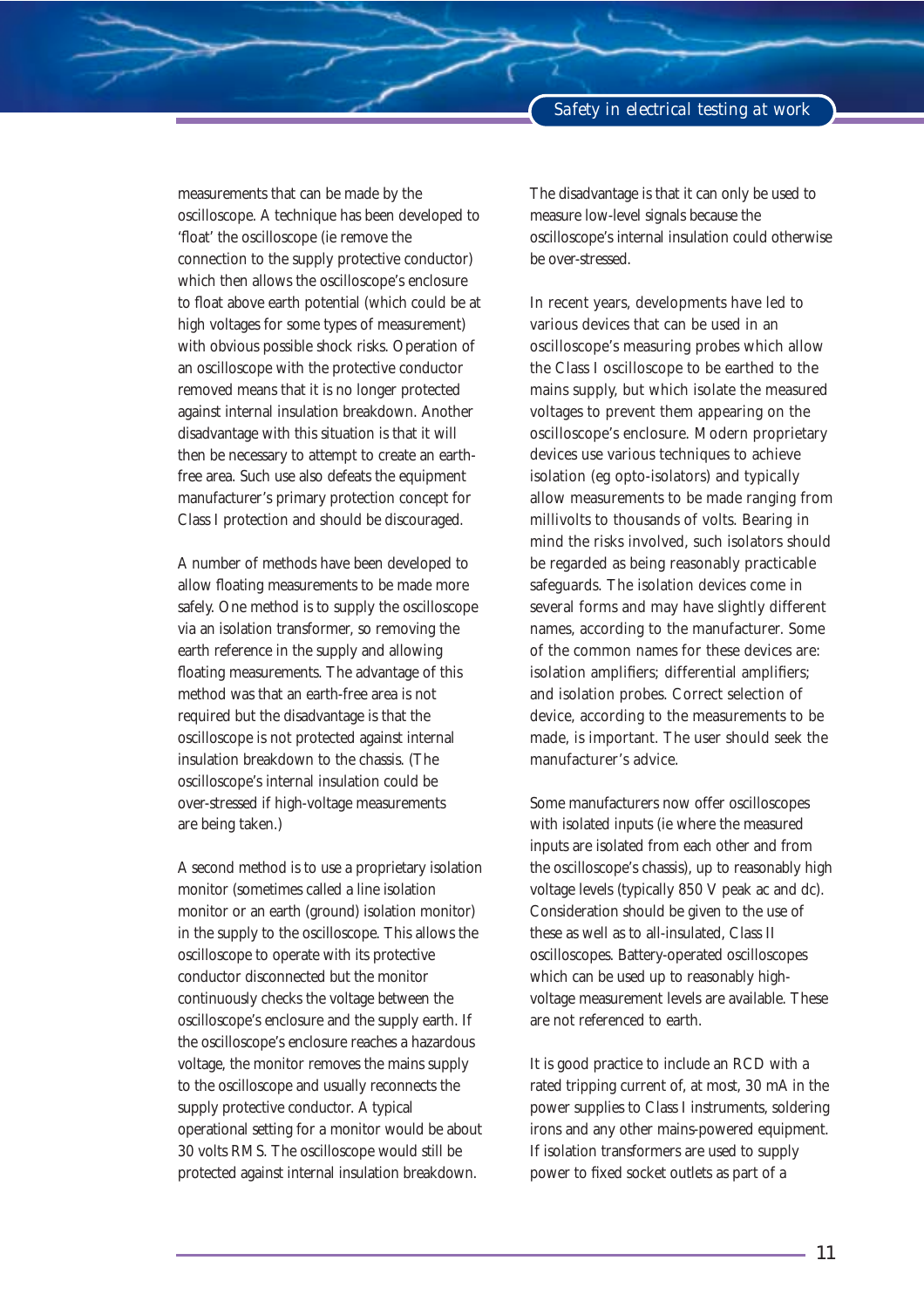distribution system for test supplies, the sockets should be of a different type to standard sockets, or of the polarised type, to ensure they are only used for the purpose intended.

## Safe systems of work

Details of safe systems of work for testing activities should, wherever it is reasonably practicable to do so, be written down. In order to produce a workable system, all personnel should be involved in the preparation of the safe systems of work. The completed documents, which will need to be reviewed from time to time, should be made readily available to employees.

Where testing is confined to diagnostic testing on electrical distribution systems and equipment (eg switchgear), by electrically competent persons, the contents of the written documents should cover the essential safe working practices. They may not need to cover the inherent background knowledge of such a competent person (this will of course depend on the experience of the competent person).

Test personnel who work in customers' premises might have to work under different rules, as compared to working at a factorybased test facility. This means that there may need to be two sets of rules. This should be taken into account when producing the safe system of work.

The contents of the written safe systems of work should include, as a minimum, details of:

- (a) who is authorised to undertake testing and, where appropriate, how to access a test area and who should not enter the area;
- (b) where temporary test areas are constructed, how this is to be done;
- (c) rules for isolating equipment and how the isolation is secured;
- (d) the correct use of additional protection measures, for example flexible insulation, that

have to be applied to the equipment under test while its covers are removed. If it is considered necessary to apply the insulation and remove covers while the equipment is live, this risk should also be assessed;

- (e) what form of power supply should be used to energise the equipment under test, particularly where use of the wrong method would compromise safety;
- (f) what is expected of test personnel regarding the inspection of test equipment before use, and how defects are to be reported;
- (g) the correct use of any warning devices that form part of the safety system at designated test areas;
- (h) instructions about what action should be taken in an emergency situation.

# **Training**

All personnel involved in testing should be given specific safety training relevant to the work they are doing. Appropriate training or instruction must also be given to anyone who may attempt to enter test areas and approach test benches.

New training is likely to be necessary whenever any of the following occur:

- (a) changes to product design, layout and installation;
- (b) changes to production or working methods;
- (c) changes to test methods and instruments;
- (d) changes to test personnel and others who may be affected.

## Competence of testers

In small businesses, skilled electricians or technicians are sometimes employed to look after the day-to-day operation of the electrical systems. If such people are involved in setting up testing arrangements, make sure that they are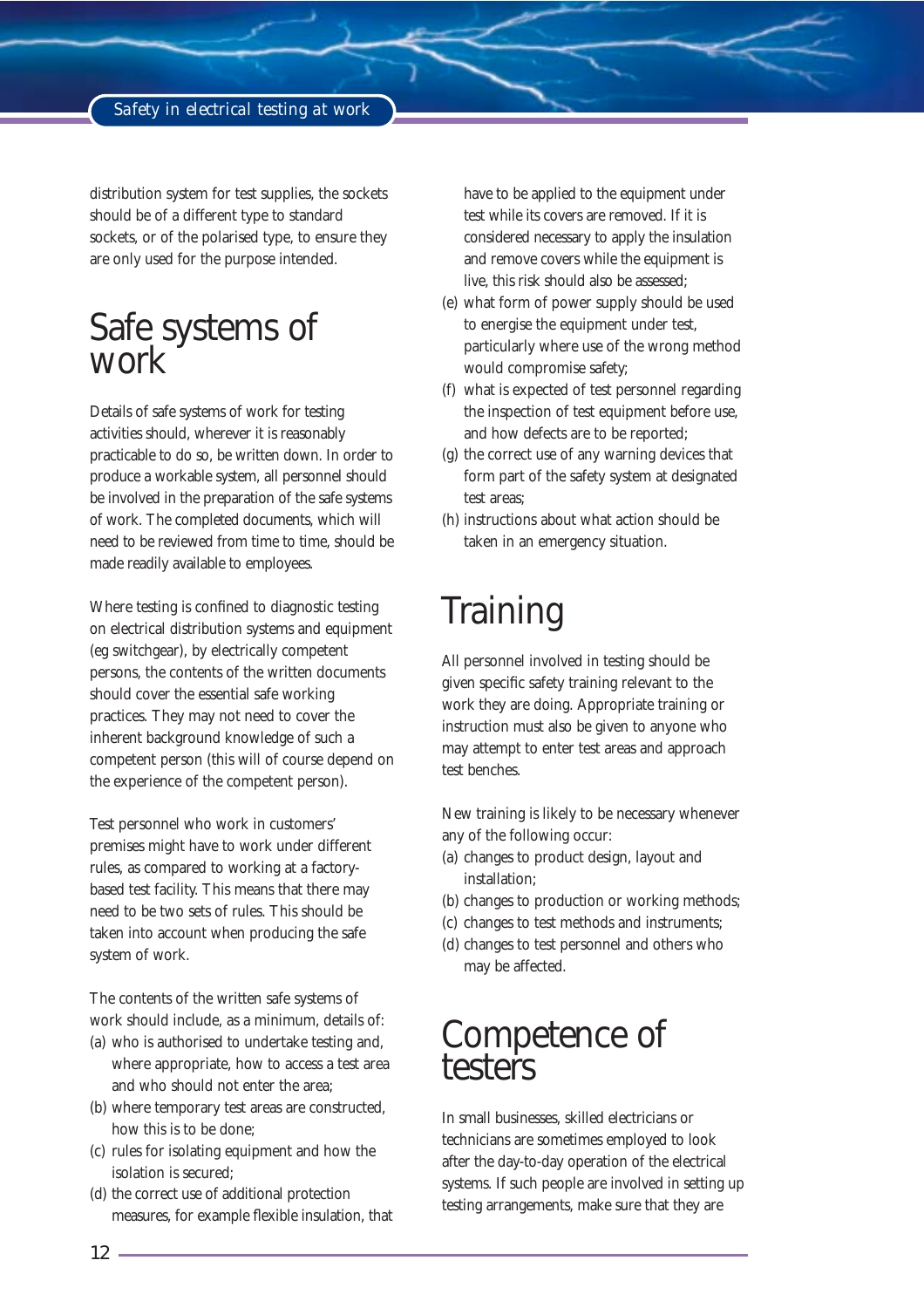

aware of all aspects of safety relating to testing. Specialist competent advice may be needed to ensure that the testing procedure is safe.

When setting up a testing area, it is important that people who are electrically unskilled or inexperienced are protected from electrical danger at all times. Appropriate precautions will also need to be taken to prevent injury of people who have electrical knowledge and skills. Remember that even a skilled person can make accidental contact with dangerous electrical conductors if they are not protected. Someone's personal electrical competence should not be relied on as their main protective measure.

The precautions that are taken should be reviewed regularly, to make sure that they are being followed and are still appropriate for the work that is being done. As part of this safety review, employees should be given sufficient instruction and training on how the safe working procedures have been amended. This is especially important where there is a change in design of products being tested which is relevant to how the protection concepts are applied.

It is good practice to give one person the task of reviewing designs and implementing any

#### *Safety in electrical testing at work*

changes to safety procedures that are necessary following discussions with the test personnel. A safety review should be carried out when changes are made that may affect testing work, such as changes in production methods, supply arrangements, test methods and instruments, or when personnel changes are made.

Where testing is done by a contractor invited to a site, safe working arrangements must be discussed and agreed before the work starts, preferably at the contract discussion stage. This enables everyone concerned to know who is doing what and who is responsible for what, so that the work can be done safely and without risk to the contractor's employees, the site employees and others who might be affected. In particular, the person who is responsible for the safe isolation and state of the equipment should be identified and agreed.

# Legal requirements

The Electricity at Work Regulations 1989 are the principal legislation relating to electrical testing activities. Regulation 4(3) requires that 'work on or near to an electrical system shall be carried out in such a manner as not to give rise, so far as is reasonably practicable, to danger'. Regulation 14 places a strict prohibition on working on or near live conductors unless:

- (a) it is unreasonable for the equipment to be dead;
- (b) it is reasonable for the work to take place on or near the live conductor; and
- (c) suitable precautions have been taken to prevent injury.

In addition, employers are required under regulation 3 of the Management of Health and Safety at Work Regulations 1999 to assess the risks to the health and safety of their employees while they are at work, in order to identify and implement the necessary precautions to ensure safety.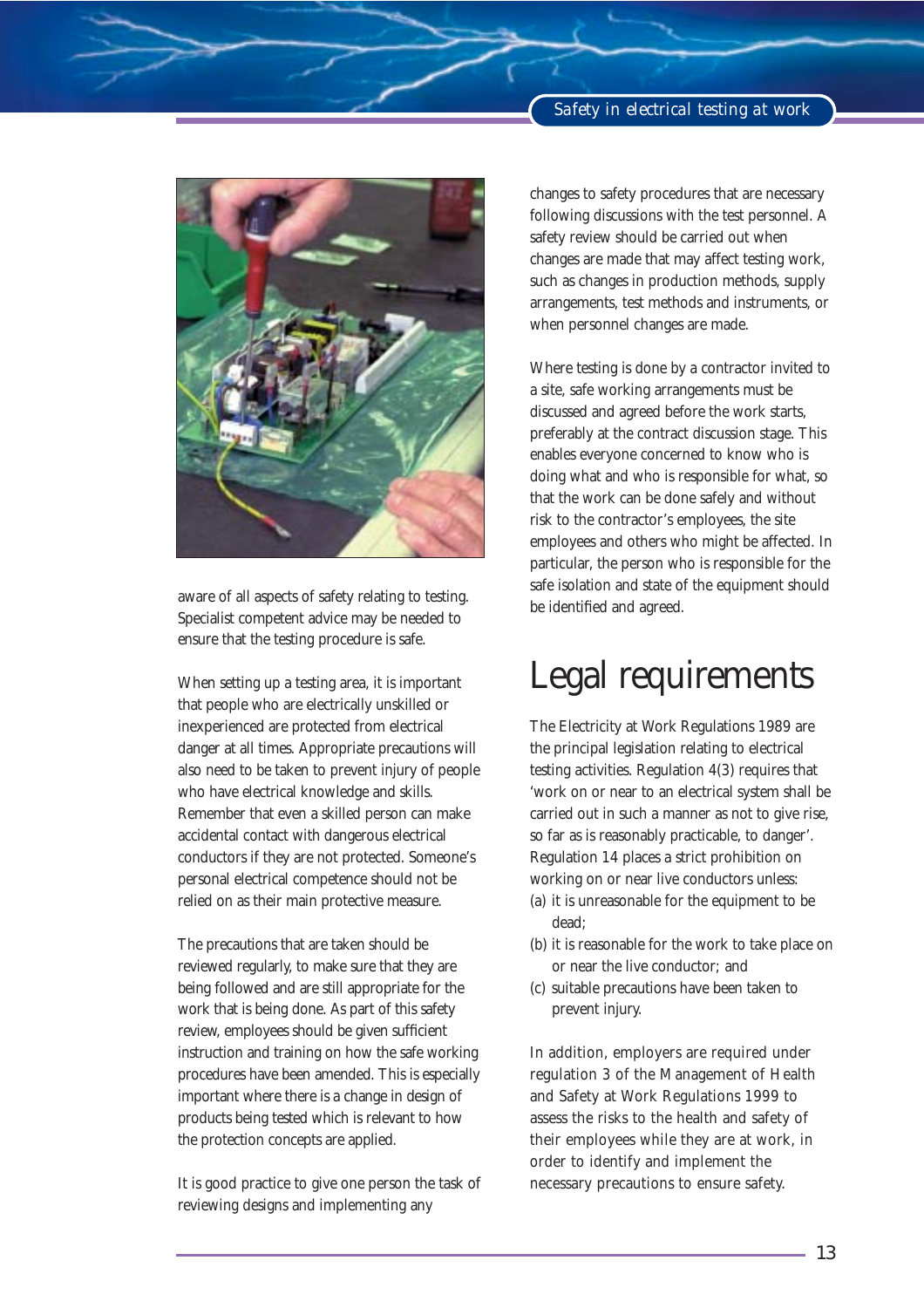#### *Safety in electrical testing at work*



## References

- 1 *Safety in electrical testing: Servicing and repair of domestic appliances* Engineering Information Sheet EIS35 HSE Books 2002
- 2 *Safety in electrical testing: Servicing and repair of audio, TV and computer equipment*  Engineering Information Sheet EIS36 HSE Books 2002
- 3 *Safety in electrical testing: Switchgear and control gear* Engineering Information Sheet EIS37 HSE Books 2002
- 4 *Safety in electrical testing: Products on production lines* Engineering Information Sheet EIS38 HSE Books 2002
- 5 BS EN 50191: 2001 *Erection and operation of electrical test equipment*
- 6 BS EN 61010-1: 1993 *Safety requirements for electrical equipment for measurement, control and laboratory use* (full document is in 11 parts)
- 7 *Electric shock: First-aid procedures*  HSE Books 2002 ISBN 0 7176 2264 9
- 8 BS EN 61558-1, -2-1, -2-2, -2-4, -2-6:1998 *Safety of power transformers, power supply units and similar. Particular requirements for safety isolating transformers for general use*
- 9 BS 415: 1990 *Specification for safety requirements for mains-operated electronic and related apparatus for household and similar general use*
- 10 BS 921: 1976 *Specification. Rubber mats for electrical purposes*
- 11 BS IEC 61340-5-1: 1998 *Electrostatics: Protection of electronic devices from electrostatic phenomena. General requirements*
- 12 BS 7671: 2001 *Requirements for electrical installations (IEE Wiring Regulations. Sixteenth edition)*
- 13 BS PD 6536: 1992 *Extra-low voltage (ELV) limit values*

## Further reading

#### *HSE publications*

*Memorandum of guidance on the Electricity at Work Regulations 1989. Guidance on Regulations* HSR25 HSE Books 1989 ISBN 0 7176 1602 9

*Safe use of work equipment. Provision and Use of Work Equipment Regulations 1998. Approved Code of Practice and guidance* L22 (Second edition) HSE Books 1998 ISBN 0 7176 1626 6

*Management of health and safety at work. Management of Health and safety at work Regulations 1999. Approved Code of Practice and guidance* L21 (Second edition) HSE Books 1999 ISBN 0 7176 2488 9

*Maintaining portable and transportable electrical equipment* HSG107 1994 ISBN 0 7176 0715 1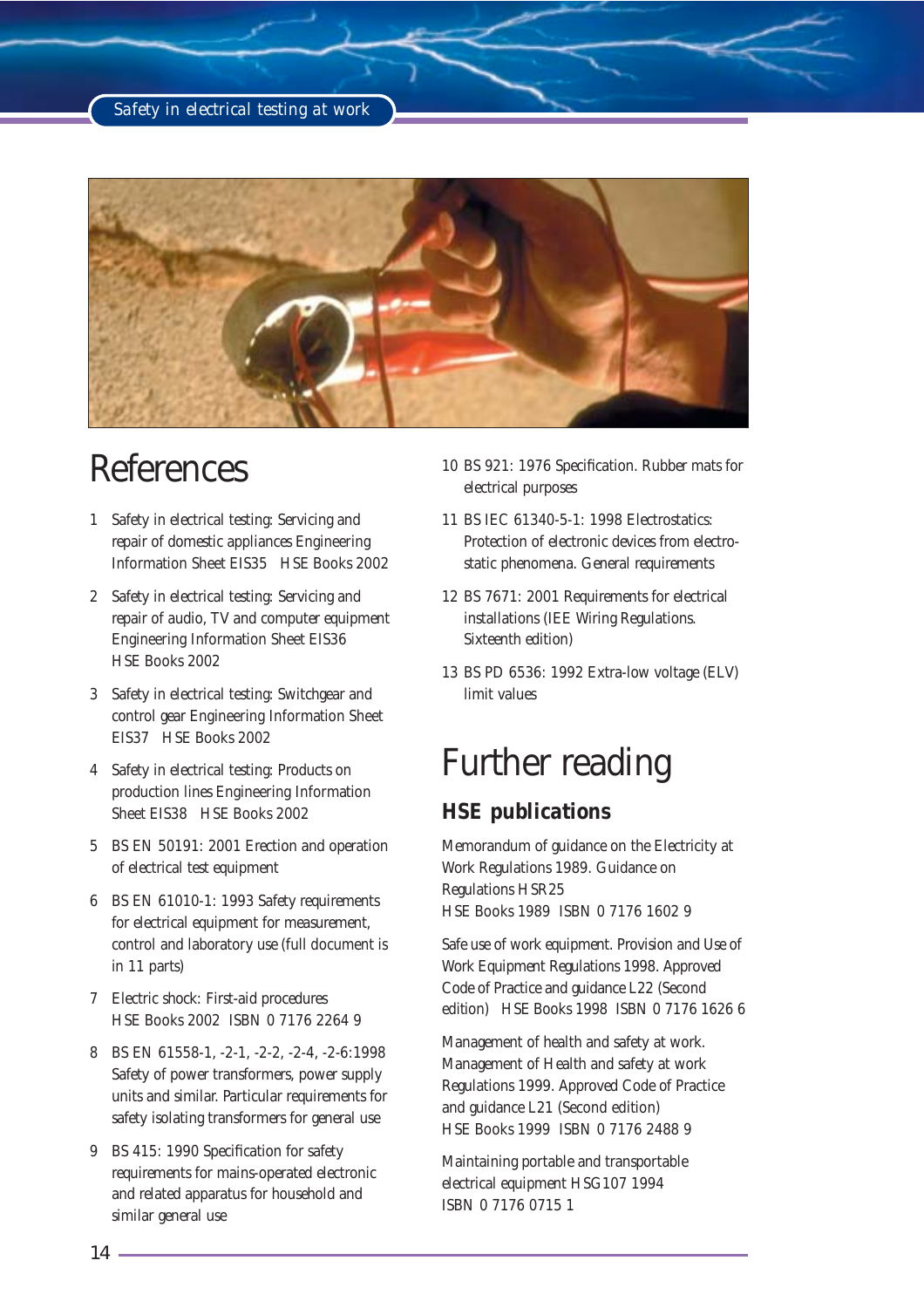*Safety in electrical testing at work* 

*Electrical test equipment for use by electricians*  GS38 1995 ISBN 0 7176 0845 X

*Electricity at work: Safe working practices*  HSG85 ISBN 0 7176 0442 X

#### *Other publications*

*A design guide for the electrical safety of instruments, instrument/control panels and control systems* (Ref 178) Engineering Equipment and Material Users' Association (EEMUA), 14-51 Belgrave Square, London SW1X 8PS Tel: 020 7496 8990 ISBN 0 85931 080 9

*DASA Quality criteria* (Section 2 'Competence' and 3.1 'Electrical Safety Tests') Domestic Appliance Service Association (DASA), 6-9 The Maltings, Stanstead Abbotts, Herts SG12 8HG Tel: 01920 870173 (free)

*Electrical maintenance: Code of practice* The Institution of Electrical Engineers (IEE), Savoy Place, London WC2 R0BL Tel: 020 7240 1871 ISBN 0 8529 6769 1

#### *British and international standards*

BS EN 61557-1:1997, IEC 6155-1:1997 *Electrical safety in low voltage distribution systems up to 1000 V ac and 1500 V dc: Equipment for testing, measuring or monitoring of protective measures. General requirements*  (full document is in nine parts)

BS 3535-2:1990 *Isolating transformers and safety isolating transformers. Specification for transformers for reduced system voltage*.

BS PD 6519 *Guide to the effects of current on human beings and livestock. Part 1: General aspects - Guidance on the effects of ac (frequencies between 15 and 100 Hz) and dc. Part 2: Special aspects relating to human beings Guidance on the effects of alternating current* 

*and frequencies above 100 Hz, with special waveforms, or in the form of short duration unidirectional single impulses. Part 3: Effects of current passing through the body of livestock.* 

## Addresses of trade and professional associations

Radio, Electrical and Television Retailers' Association (RETRA), RETRA House, St. John's Terrace, 1 Ampthill Street, Bedford MK42 9EY Tel: 01234 269110

Engineering Equipment and Material Users' Association (EEMUA), 45 Beech Street, London EC2Y 8AD Tel: 020 7496 8990

British Electrotechnical and Allied Manufacturers' Association (BREAMA) Federation of the Electronics Industry (FEI) Russell Square House, 10/12 Russell Square, London WC1B 5EE Tel: 020 7331 2000

Domestic Appliance Service Association (DASA), 69 The Maltings, Stanstead Abbotts, Hertfordshire SG12 8HG Tel: 01920 870173

Association of Manufacturers of Domestic Electrical Appliances (AMDEA) Rapier House 40-46 Lambs Conduit Street London WC1N 3NW Tel: 020 7405 0666

Institution of Electrical Engineers (IEE), Savoy Place, London WC2 R0BL Tel: 020 7240 1871

*While every effort has been made to ensure the accuracy of the references listed in this publication, their future availability cannot be guaranteed.*